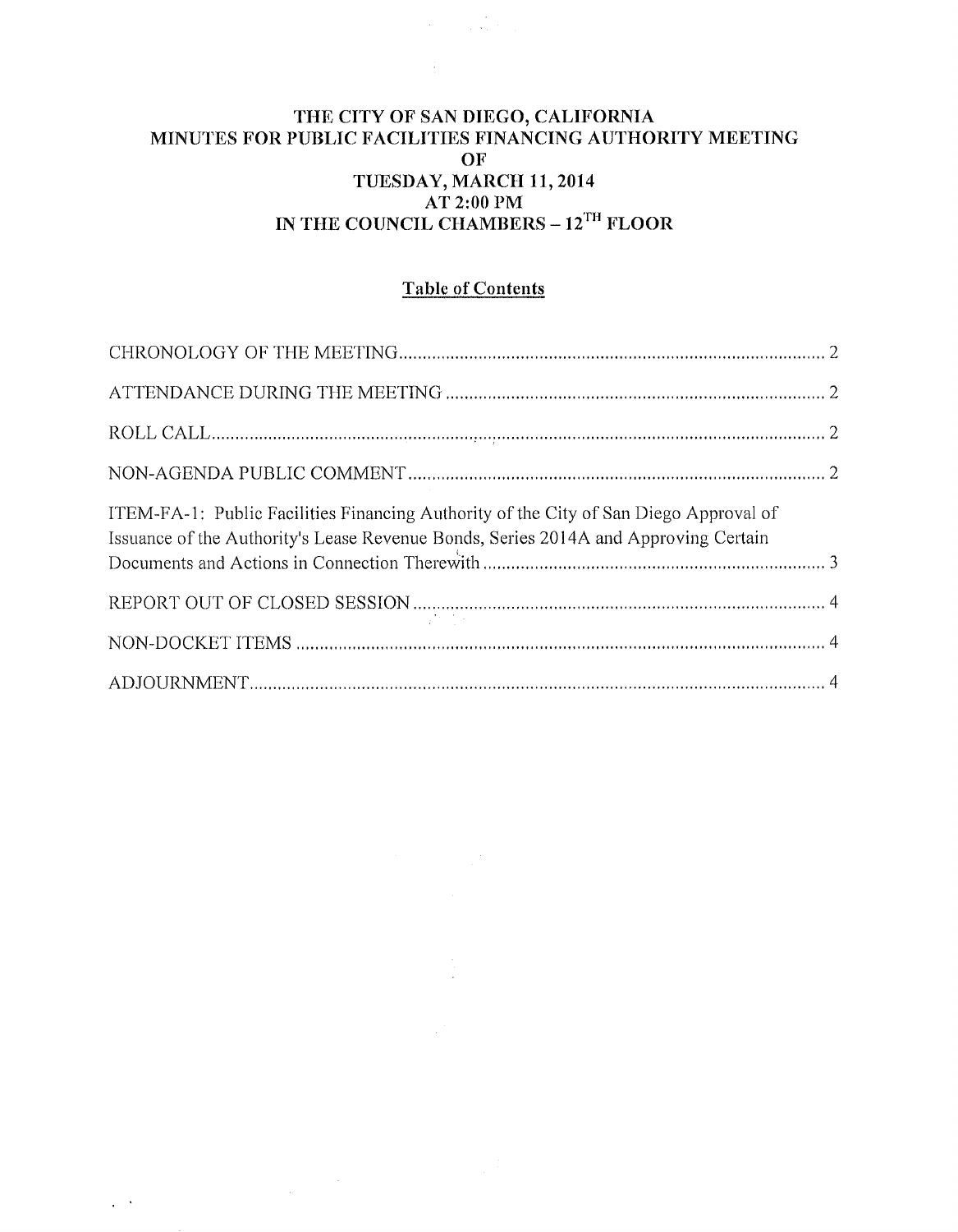#### CHRONOLOGY OF THE MEETING:

The meeting was called to order by Council President Gloria at 3:55 p.m. with Councilmember Cole not present. The meeting was adjourned by Council President Gloria at 3:56 p.m.

## ATTENDANCE DURING THE MEETING:

### PRESENT:

CD-1 Council President Pro Tem Sherri Lightner CD-3 Council President Todd Gloria CD-5 Councilmember Mark Kersey CD-6 Councilmember Lorie Zapf CD-7 Councilmember Scott Sherman CD-8 Councilmember David Alvarez CD-9 Councilmember Marti Emerald

ABSENT: CD-4 Councilmember Myrtle Cole

VACANT:  $CD-2$ 

CITY CLERK: Maland (*jis*)

ROLL CALL:

- (1) Council President Pro Tem Lightner-present
- (2) Vacant
- (3) Council President Gloria-present
- ( 4) Councilmember Cole-not present
- (5) Councilmember Kersey-present
- (6) Councilmember Zapf-present
- (7) Councilmember Sherman-present
- (8) Councilmember Alvarez-present
- (9) Councilmember Emerald-present

### NON-AGENDA PUBLIC COMMENT:

None.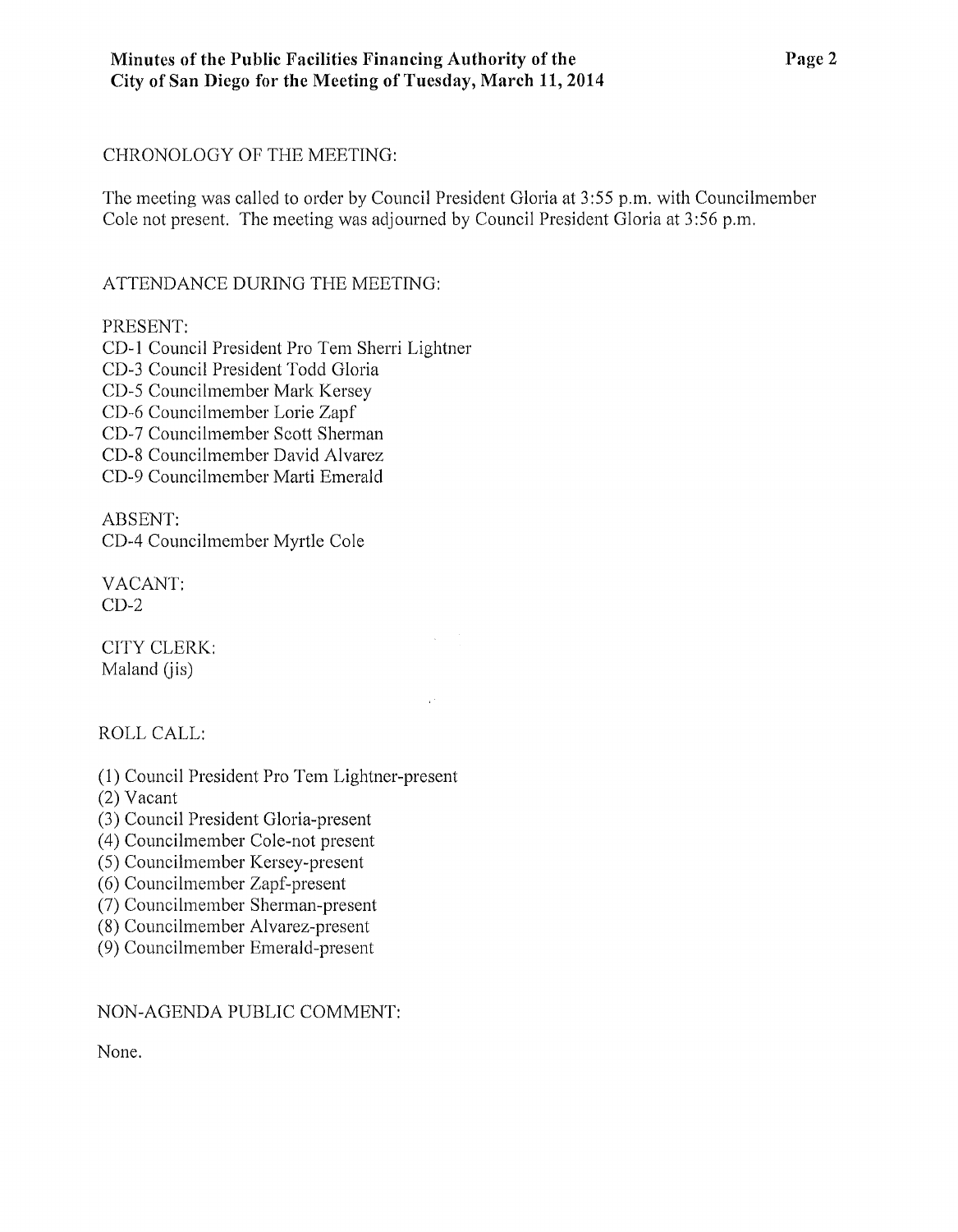ITEM-FA-1: Public Facilities Financing Authority ofthe City of San Diego Approval of Issuance of the Authority's Lease Revenue Bonds, Series 20 14A and Approving Certain Documents and Actions in Connection Therewith.

## **ITEM DESCRIPTION:**

Approve the resolution authorizing the issuance of the Authority's 2014A Bonds.

# **CITY ATTORNEY'S RECOMMENDATION:**

Adopt the following resolution:

# (FA-2014-2) ADOPTED AS RESOLUTION FA-2014-2

Adopted on March **11,** 20 14

Resolution of the Board of Commissioners of the Public Facilities Financing Authority of the City of San Diego authorizing the execution and delivery of a Second Amendment to Site Lease, a Second Amendment to Facilities Lease, a Second Supplemental Indenture and Official Notice inviting bids; approving the issuance and sale of the Authority's Lease Revenue Bonds Series 2014A by competitive or negotiated sale; approving the Form and authorizing the distribution of the Preliminary Official Statement; authorizing the execution, delivery and distribution of the Official Statement; and approving other documents and actions in connection therewith.

 $\hat{A}$  and

# **SUPPORTING INFORMATION:**

FISCAL CONSIDERATIONS: N/A

# PREVIOUS COUNCIL AND/OR COMMITTEE ACTION:

This action was approved by the City Council by Ordinance No. O-20350, effective February 12, 2014.

 $\frac{d}{dt}\sum_{i=1}^{d} \frac{d}{dt}\left(\frac{d}{dt}\right)^2 \left(\frac{d}{dt}\right)^2 \left(\frac{d}{dt}\right)^2 \left(\frac{d}{dt}\right)^2 \left(\frac{d}{dt}\right)^2 \left(\frac{d}{dt}\right)^2 \left(\frac{d}{dt}\right)^2.$ 

Lanzafame

Primary Contact\City Attorney\Phone: Brant C. Will\619-533-5684

**NOTE:** See City Council Agenda of March 11, 2014, Item 331, for a companion item.

COUNCIL ACTION: Start Time: 3:55PM **,I.**